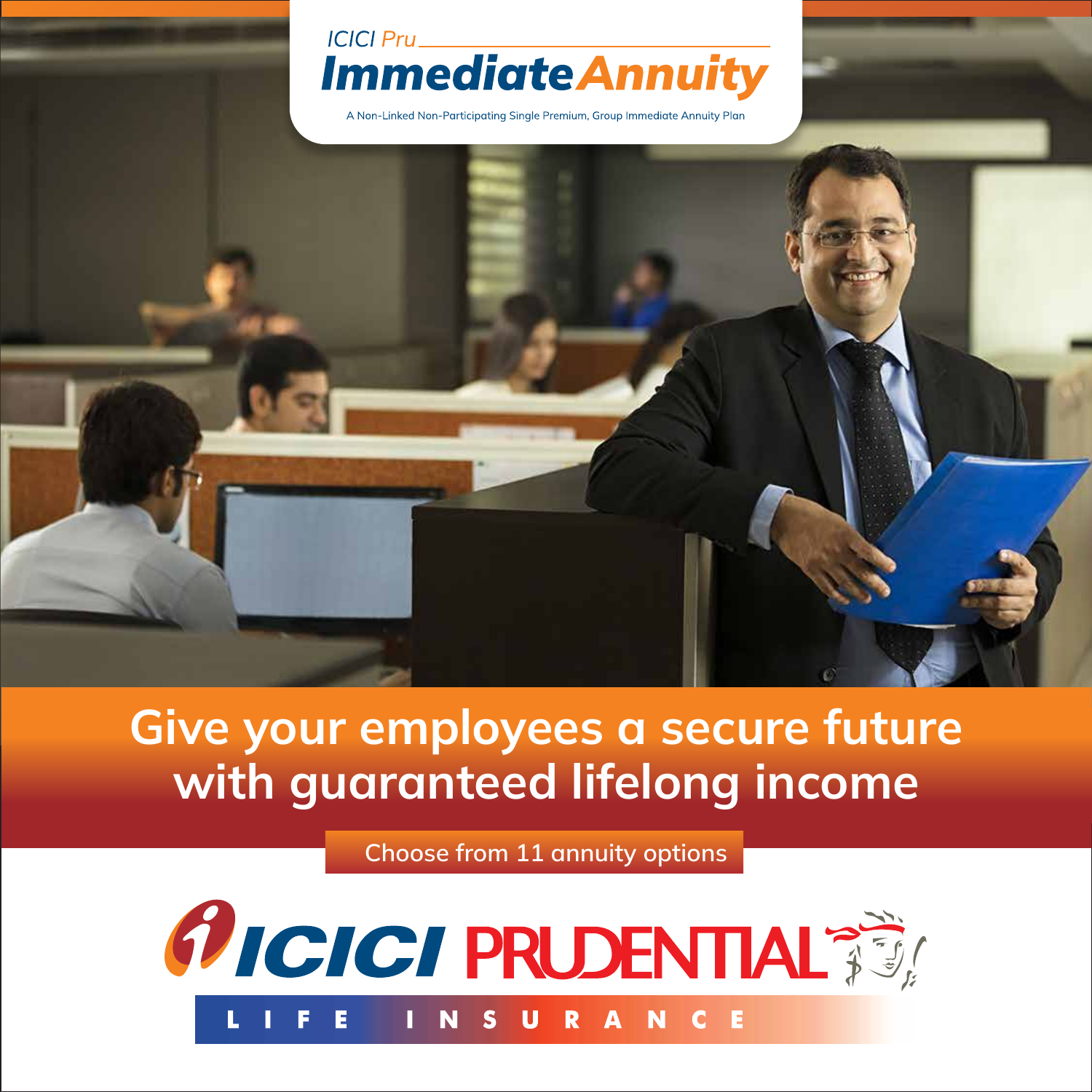The essence of financial independence is to live, work and retire on your own terms. Today, with rising prices, increasing health care costs and higher life expectancy, you need a concrete plan to keep enjoying your current lifestyle, even after you retire.

**ICICI Pru Immediate Annuity** gives the financial security to live life on your own terms - a plan that assures regular stream of annuity throughout your life with options to match your needs.

## *Why should you buy this plan?*



₹

**Flexibility to receive annuity monthly, quarterly, half-yearly or yearly**

**Wide range of annuity options:**

Product offers 11 annuity option to choose from to suit your financial needs



` **Return of Purchase Price** option on death, Critical Illness or Permanent Disability due to accident

**Higher annuity rates** for large Purchase Price



**Benefit of 1 %** increased annuity for National Pension Scheme (NPS) subscribers

Members can choose an annuity option, hassle free without medical examination.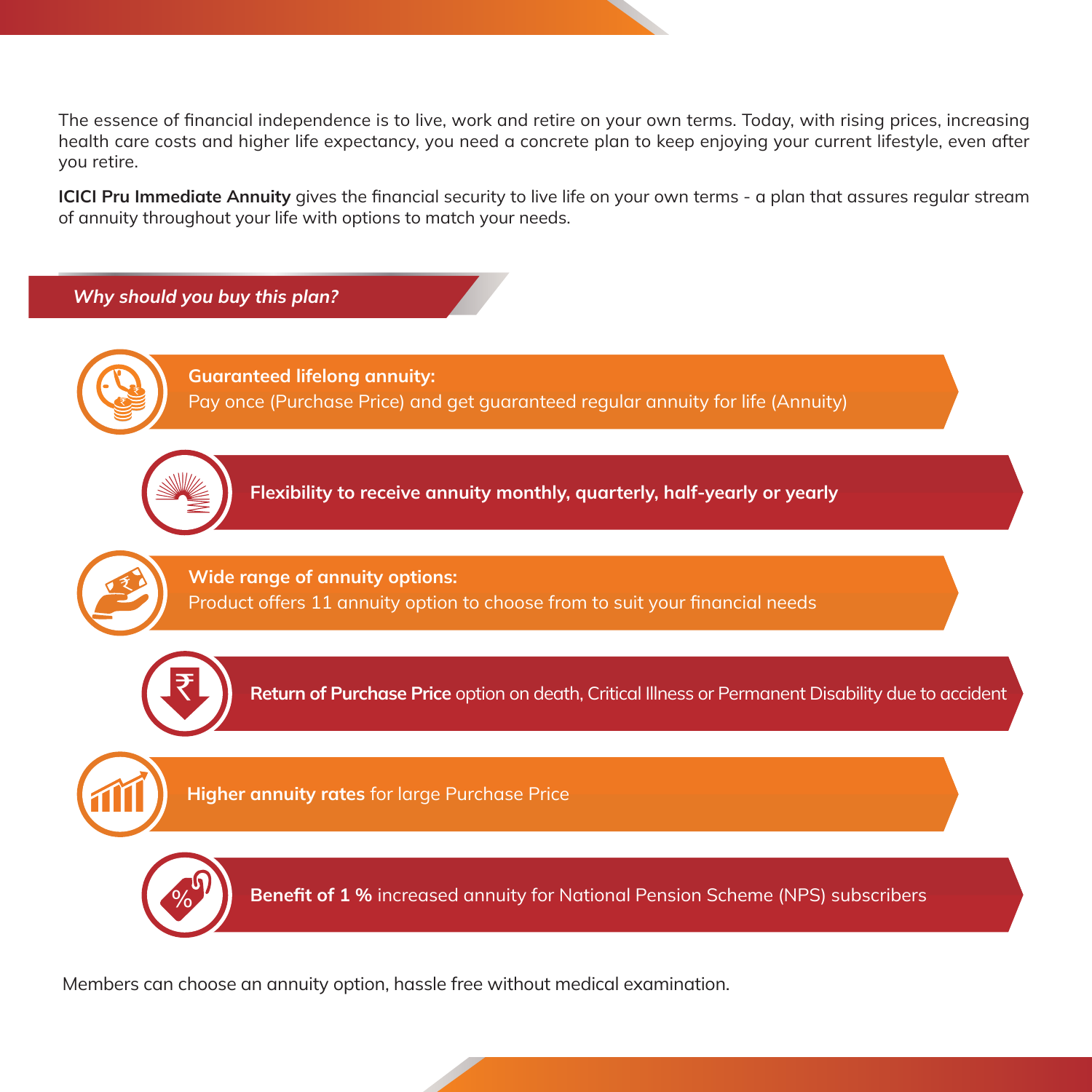#### How the plan works?

- $\triangleright$  Purchase price to be chosen by the Member (Primary Annuitant)
- Member will choose an annuity option and the annuity payout frequency from Monthly, Quarterly, Half-yearly or Yearly payouts.
- Enter the basic details for Member & his/her spouse/parent/child/sibling (if applicable)
- **Pay the Purchase Price and Member will receive his/her annuity payout for life**

Minimum annuity payouts amount shall be in accordance with IRDAI (Minimum limits for Annuities and other benefits) Regulations, 2015. The minimum annuity per annum is Rs. 12,000, (Rs. 1,000 per month) but there are no maximum limits. Maximum Purchase Price would be subject to board approved under writing policy. Minimum purchase price that will produce the minimum annuity mentioned above will depend on the annuity rates, as applicable. The minimum annuity amount shall not be applicable for top up annuity.

#### *Plan at a glance*

The following group annuity options are available under this product.

- 1. Life Annuity
- 2. Life Annuity with Return of Purchase Price
- 3. Life Annuity with Return of 50% Purchase Price
- 4. Life Annuity with Return of 75% Purchase Price
- 5. Life Annuity with Return of Balance Purchase Price
- 6. Life Annuity with an annual increase of 5%
- 7. Joint Life, Last Survivor without Return of Purchase Price
- 8. Joint Life, Last Survivor with Return of Purchase Price
- 9. Joint Life, Last Survivor with Return of Purchase Price in parts
- 10. Annuity guaranteed for a period of 5 years, 10 years or 15 years and thereafter for life
- 11. Life Annuity with return of Purchase Price on Critical illness (CI) or Permanent Disability due to accident (PD) or Death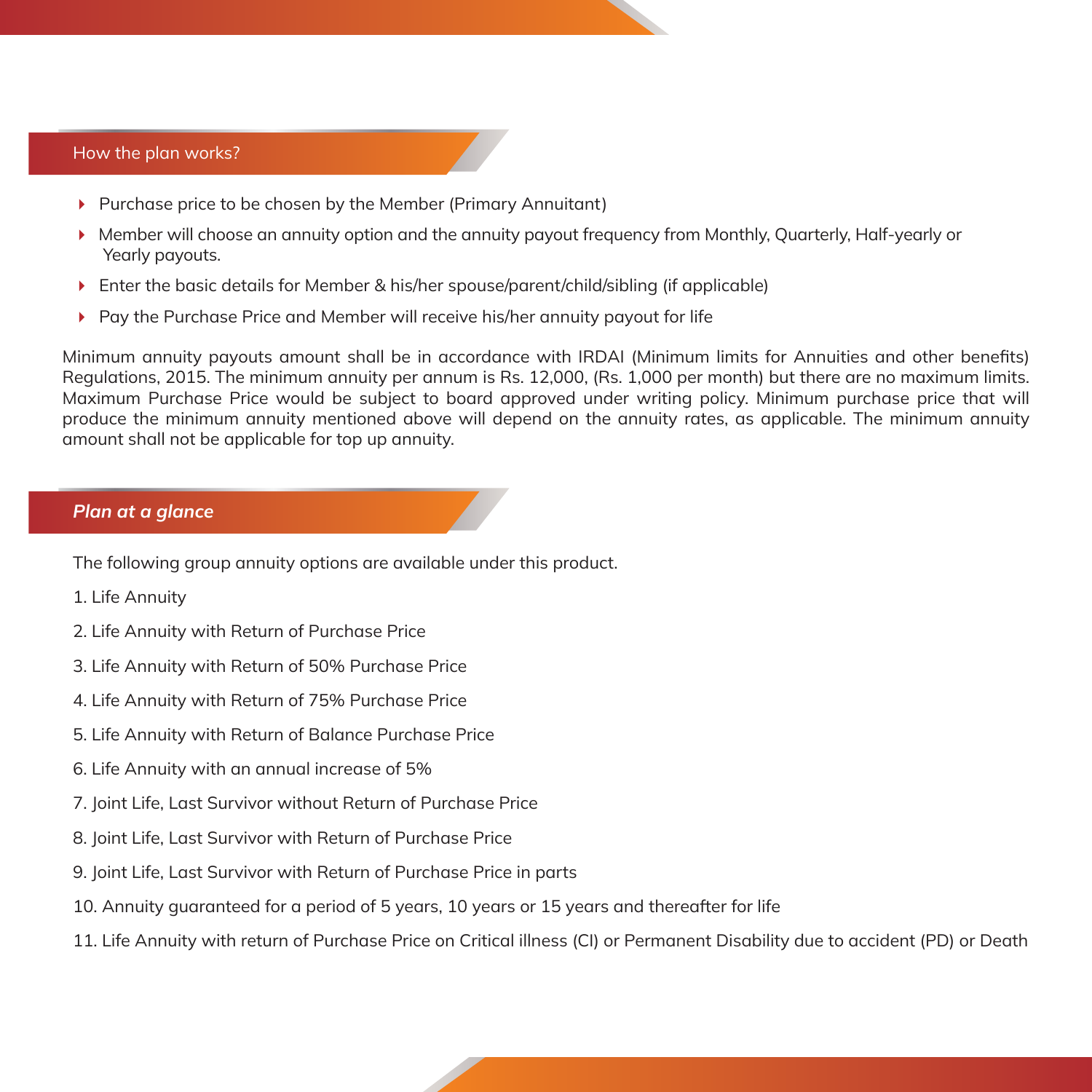The boundary conditions for all annuity options are as follows:

| <b>Parameter</b>      | <b>Minimum</b>                                                                                                                                                               | <b>Maximum</b>                                                                                                                                                                                                                                                 |  |
|-----------------------|------------------------------------------------------------------------------------------------------------------------------------------------------------------------------|----------------------------------------------------------------------------------------------------------------------------------------------------------------------------------------------------------------------------------------------------------------|--|
| Age at Entry          | Annuitant:<br>20 Years last birthday in case of single life annuity<br>30 Years last birthday in case of joint life annuity<br>Nominee/ Legal Heir:<br>0 Years last birthday | Annuitant/ Nominee/ Legal Heir:<br>For 'Life Annuity with Return of<br>Purchase Price on Critical illness (CI)<br>or Permanent Disability due to<br>accident (PD) or Death' option:<br>70 Years last birthday<br>For other options:<br>100 Years last birthday |  |
| <b>Group Size</b>     | 10 members                                                                                                                                                                   | No limit                                                                                                                                                                                                                                                       |  |
| Annuity payout amount | ₹12,000 p.a. (Rs. 1,000 per month)                                                                                                                                           | No limit                                                                                                                                                                                                                                                       |  |
| <b>Purchase Price</b> | Subject to minimum annuity amount and will vary<br>as per the plan option chosen                                                                                             | Subject to Board Approved<br>Underwriting Policy (BAUP)                                                                                                                                                                                                        |  |

Annuity payout frequency: Monthly, Quarterly, Half-Yearly, Yearly.

## What annuity options are available to you?

There is a choice of 11 annuity options to suit the Member needs. Annuity will be payable, in arrears, in monthly, half-yearly, quarterly or annual instalments as chosen by Member at the time of purchasing the annuity. Member purchase price for a given annuity will vary depending upon the option chosen. The annuity option and frequency once opted cannot be changed after the free-look period.

A Member (Primary Annuitant) can choose to take annuity for single life or joint life. In case of Joint Life, the primary annuitant will be the primary person entitled to receive the annuity payouts, while the secondary annuitant will be entitled to receive the annuity payouts in the event of death of the primary annuitant. In case of joint life, the secondary annuitant can only be the spouse/child/parent or sibling of the primary annuitant. For joint life options with return of purchase price, in case the secondary annuitant dies before the primary annuitant, on death of primary annuitant, the purchase price shall be payable to the nominee/legal heir. In case of joint life without return of purchase price option, if the secondary annuitant dies before the primary annuitant, on death of primary annuitant, no further benefits would be payable.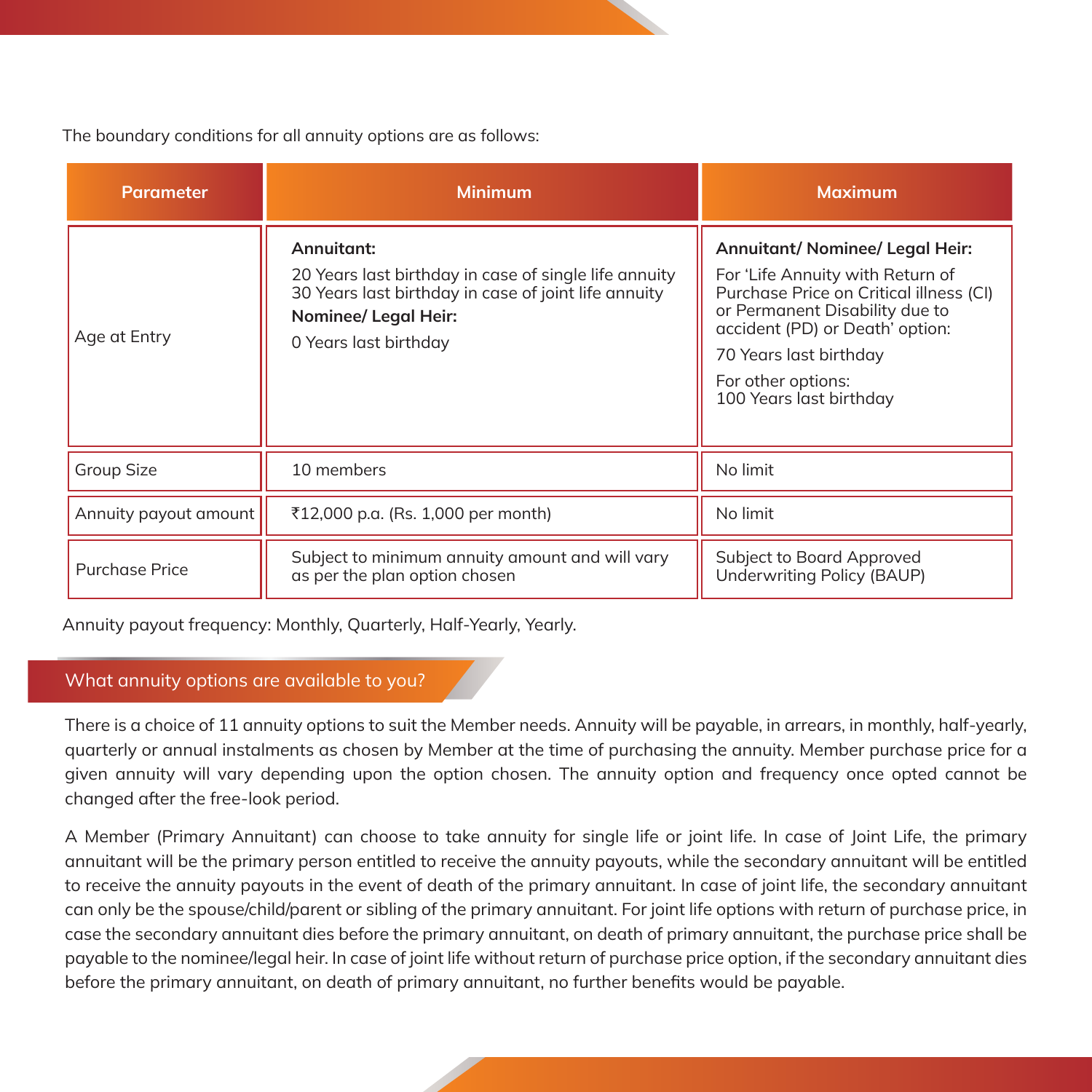- 1) **Life Annuity:** This option pays annuity for life. On death of the annuitant, no further benefits would be payable by the Company and the member cover shall terminate.
- 2) **Life Annuity with Return of Purchase Price:** This option pays annuity for life and on death of the annuitant, Purchase Price is paid out to the nominee/legal heir. Thereafter no further benefits would be payable by the Company and the member cover shall terminate.
- 3) **Life Annuity with Return of 50% Purchase Price:** This option pays annuity for life and on death of the annuitant, 50% of the Purchase Price is paid out to the nominee/legal heir. Thereafter no further benefits would be payable by the Company and the member cover shall terminate.
- 4) **Life Annuity with Return of 75% Purchase Price:** This option pays annuity for life and on death of the annuitant, 75% of the Purchase Price is paid out to the nominee/legal heir. Thereafter no further benefits would be payable by the Company and the member cover shall terminate.
- 5) **Life Annuity with Return of Balance Purchase Price:** This option pays annuity for life. On death of the annuitant, the Balance Purchase Price is paid out to the nominee/legal heir and thereafter the Member cover shall terminate and no further benefits would be payable.

Balance Purchase price will be equal to Purchase Price (premium paid in the beginning excluding taxes) less sum total of the annuities already paid. If the balance is negative, then no benefit will be payable to the nominee/legal heir on death.

- 6) **Life Annuity with an annual increase of 5%:** This option pays annuity for life. Annuity payout increases at a simple rate of 5% p.a. of the annuity amount at inception for each complete policy year throughout the life of the annuitant. On death of the annuitant, no further benefits would be payable by the Company and the member cover shall terminate.
- 7) **Joint Life, Last Survivor without Return of Purchase Price:** This option pays annuity to the primary annuitant for life. After the death of the primary annuitant, the secondary annuitant continues to receive same amount of annuity till his/her death. On death of the last survivor, no further benefits would be payable by the Company and the member cover shall terminate.

 In case the secondary annuitant has predeceased the primary annuitant, the member cover shall terminate on death of the primary annuitant and no further benefits would be payable.

8) **Joint Life, Last Survivor with Return of Purchase Price:** This option pays annuity to the primary annuitant for life. After the death of the primary annuitant, the secondary annuitant continues to receive same amount of annuity till his/her death. 100% of the Purchase Price is paid to the nominee/legal heir upon death of the last surviving annuitant. Thereafter no further benefits would be payable by the Company and the member cover shall terminate.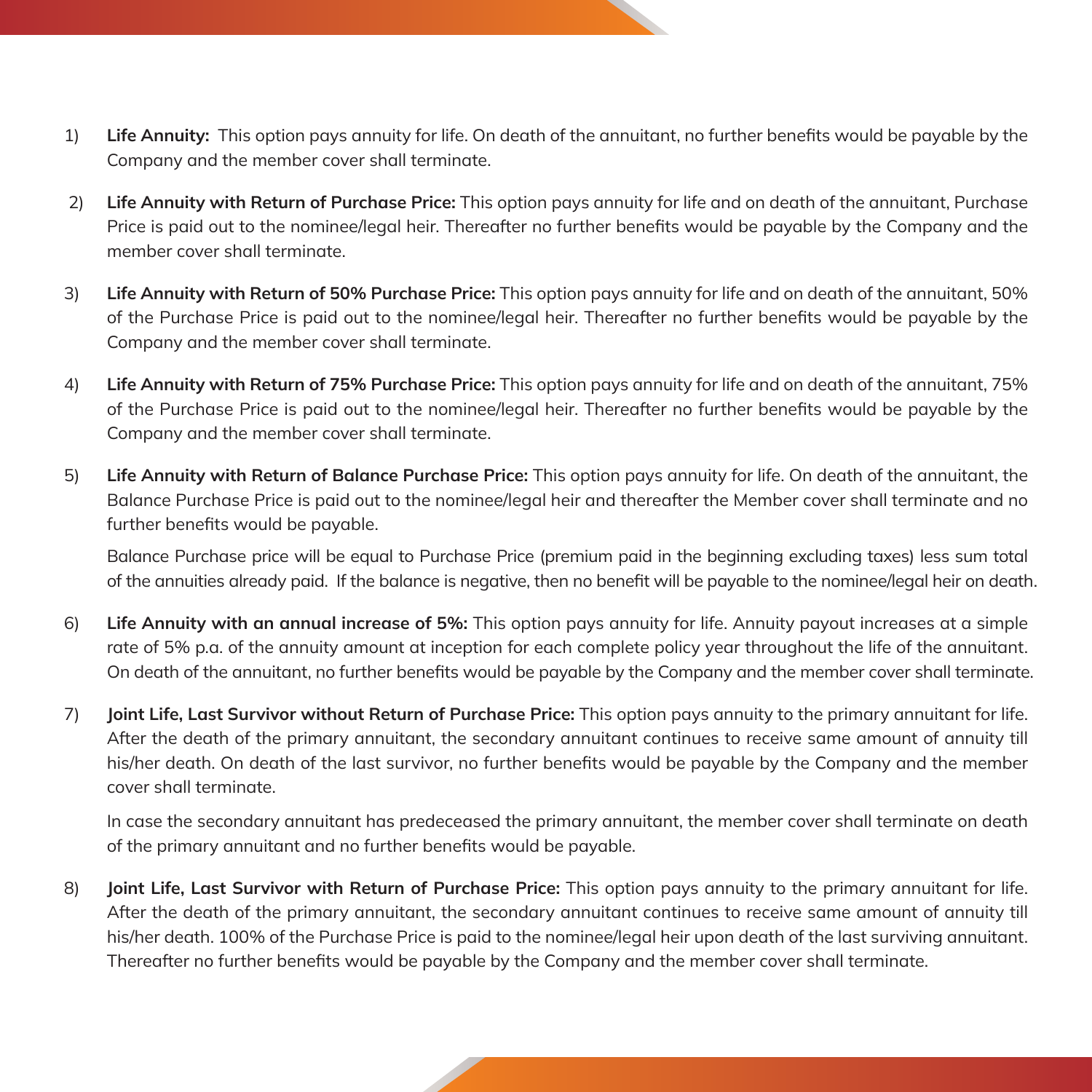Where secondary annuitant has predeceased the primary annuitant, the Purchase Price shall be payable to the nominee/legal heir on the death of the primary annuitant and the member cover shall terminate and no furtherbenefits would be payable.

9) **Joint Life, Last Survivor with Return of Purchase Price in parts:** This option pays annuity for life as long as either of the annuitants are alive. On death of either the primary annuitant or secondary annuitant, 50% of the Purchase Price is payable to the surviving annuitant. On death of surviving annuitant balance 50% of the Purchase Price is paid to the nominee/legal heir. Thereafter no further benefits would be payable by the Com pany and the member cover shall terminate.

 On death of primary annuitant and secondary annuitant together, 100% Purchase Price is paid to the nominee/legal heir. Thereafter no further benefits would be payable by the Company and the member cover shall terminate.

10) **Annuity guaranteed for a period of 5 years, 10 years or 15 years and thereafter for life:** The annuity shall be payable for a certain period as selected by the Member (5, 10 or 15 years) under the Application of Annuity. If the Member survives the chosen selected period (5, 10 or 15 years) the annuity payments will continue while the Member is alive. If, however, the Member dies before all the annuity instalments due during the selected period (5, 10 or 15 years) have been paid, the balance Annuity instalments payable for and during the selected period shall be paid to the nominee/legal heir. The Member cover shall terminate on the said payment and the Insurer shall not be liable for paying annuity beyond the selected period.

## 11) **Life Annuity with return of Purchase Price on Critical illness (CI) or Permanent Disability due to accident (PD) or Death:**

This option pays annuity for life till first occurrence of the 7 specified CI or PD before the age of 80, or death.

Purchase Price would be payable on the earlier of:

- i. Occurrence of any of the 7 Specified CI or PD before the annuitant attains age of 80 years
- ii. Death of the annuitant

 In case of no occurrence of any of the 7 Specified CI or PD till the annuitant attains age of 80 years, annuity will continue to be paid till the annuitant survives.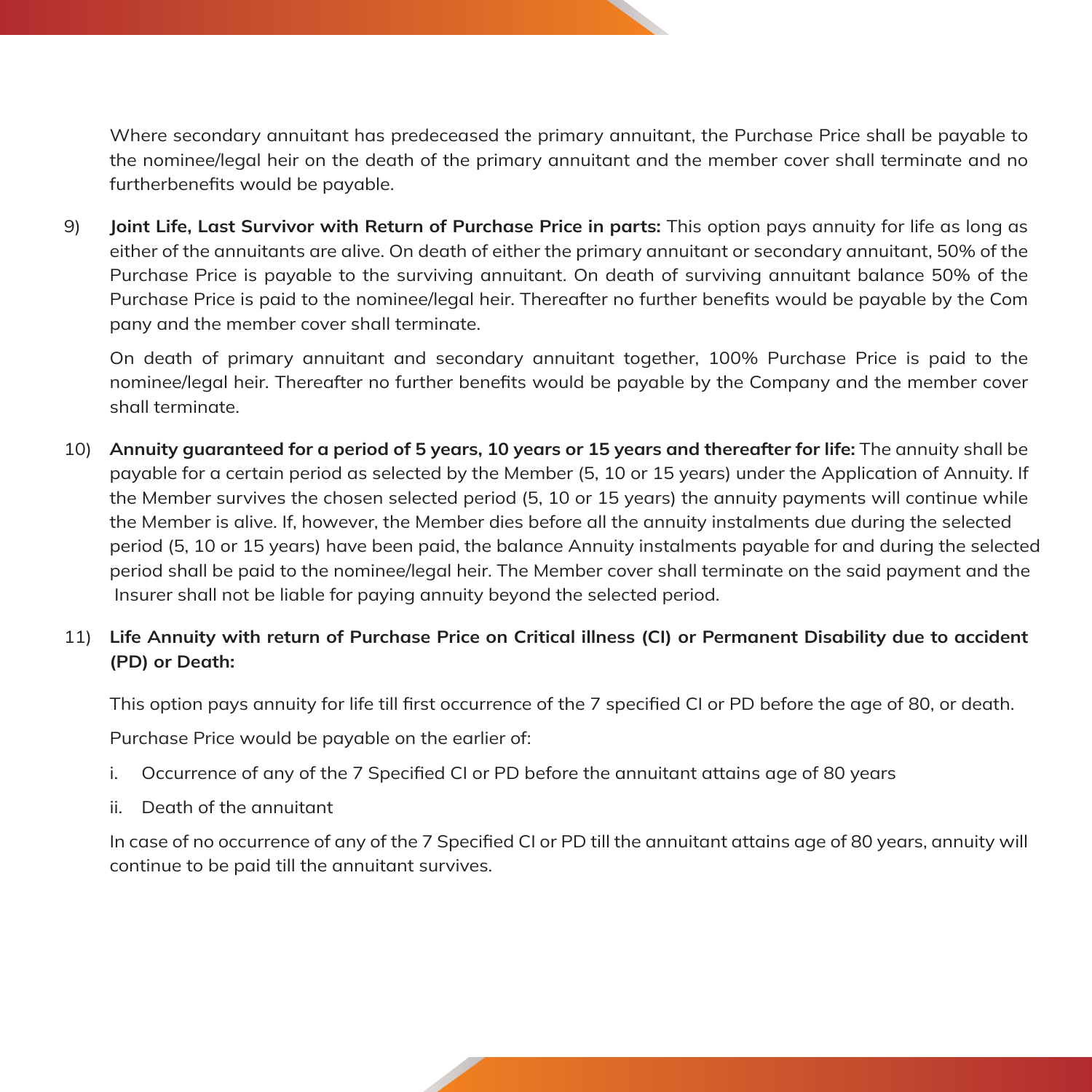Details of benefits payable are as below:

| Age of the annuitant                                 | <b>Event</b>                                                                                             | <b>Benefit payable</b> | <b>Recipient of Benefit</b>                                                   |  |
|------------------------------------------------------|----------------------------------------------------------------------------------------------------------|------------------------|-------------------------------------------------------------------------------|--|
| All ages                                             | For life of the annuitant,<br>provided, no benefits on<br>specified CI, PD or death<br>have been claimed | Annuity for life       | Annuitant                                                                     |  |
| Before the annuitant<br>attains 80 years of age      | On occurrence of<br>specified CI or PD                                                                   | Purchase Price         | Annuitant;<br>The Member cover terminates<br>after the said payment.          |  |
|                                                      | On death                                                                                                 | Purchase Price         | Nominee/Legal heir;<br>The Member cover terminates<br>after the said payment. |  |
| On or after the annuitant<br>attains 80 years of age | On occurrence of<br>pecified CI or PD                                                                    | Nil                    | Not applicable                                                                |  |
|                                                      | On death                                                                                                 | Purchase Price         | Nominee/Legal heir;<br>The Member cover terminates<br>after the said payment. |  |

## *Other Benefits in detail*

**a) High Purchase Price Benefit:** Benefits in the form of additional annuity as a percentage of the annuity rates would be paid for Higher Purchase Prices as specified below:

| Purchase Price                          | $<$ 3 Lakhs | $>=$ 3 Lakhs<br>and $< 5$ Lakhs | >=5 Lakhs<br>and $< 10$ Lakhs | $>=10$ Lakhs<br>and $<$ 25 Lakhs | $>=25$ Lakhs |
|-----------------------------------------|-------------|---------------------------------|-------------------------------|----------------------------------|--------------|
| All Immediate<br><b>Annuity Options</b> | 0.00%       | 0.85%                           | 1.50%                         | 2.15%                            | 2.50%        |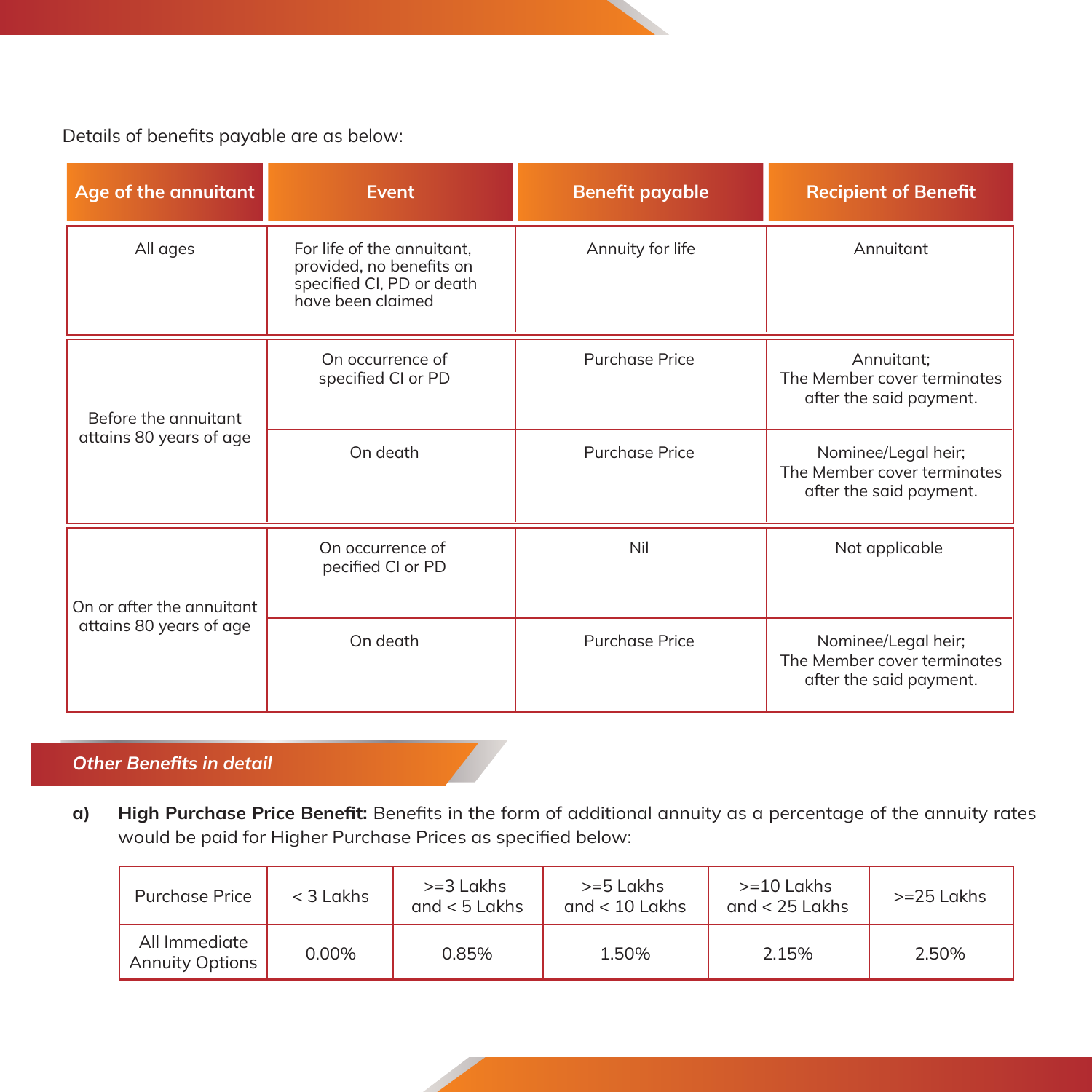b) Option to top up the annuity amount: An annuitant can subsequently make an additional annuity purchase to increase the annuity payout. The purchase price for such additional annuity, would be as per the then prevailing annuity rates and age of the annuitant at that time. The minimum annuity amount specified below in section 'e' shall not be applicable for annuity increments.

 In case of a top-up of annuity, the new purchase price will be added to the original purchase price for the purpose of giving the annuitant the benefit of 'high purchase price benefit'.

 The prevailing annuity rate for revised purchase price slab will be applicable for the additional purchase price. The original annuity amount shall remain unchanged.

c) NPS Benefit: An additional Annuity of 1% will be paid, as long as annuity is payable for policies purchased using proceeds out of NPS.

#### Illustration

If a policy is bought through an intermediary with an annual annuity of  $\overline{1,00,000}$ , then for the same policy bought using proceeds out of NPS, an annual annuity of  $\bar{\tau}1,01,000$ , will be paid, as long as annuity is payable.

d) Who all can buy this plan?

Immediate Annuities shall be offered to group customers, this will include:

- 1. Group Members who want to purchase annuities from their superannuation fund managed by ICICI Prudential Life Insurance Company Limited or otherwise.
- 2. Group members/nominees/legal heir who want to purchase annuities from the payout/Death benefit/surrender benefit/maturity benefit of any Group policy managed by ICICI Prudential Life Insurance Company Limited or of any other company too.
- e) What is the maximum and minimum Annuity per annum?

The minimum annuity per annum is  $\overline{\tau}$ 12,000, ( $\overline{\tau}$ 1,000 per month) but there are no maximum limits.

- f) f) If a Member of a superannuation fund that is managed by the Company exits prior to retirement, the following choices may be offered to the Member:
	- Purchase any of the life annuity options; or
	- Allow the funds to remain invested in the superannuation fund and subsequently purchase an annuity at a later date.

 In case of death of a Member of the superannuation fund, the spouse/Parent/Sibling or child of a member shall be given an option to purchase a single life annuity or any of its variants from the Company.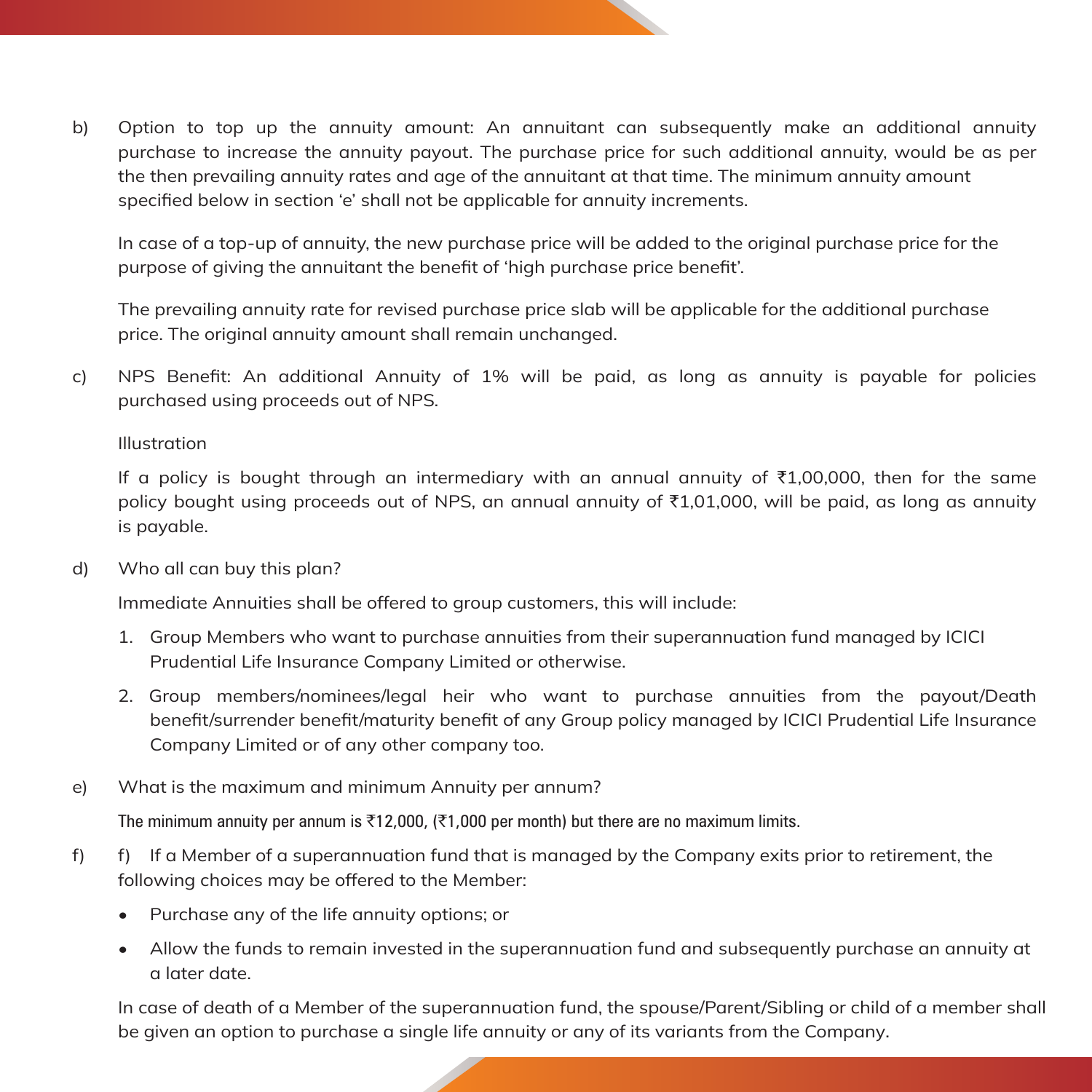#### 1) **Free look period**

 The Master Policyholder/Member has the option to review the policy after receipt of the policy document/Certificate of Insurance. If the Master Policyholder/Member is not satisfied with the terms and conditions of this policy/Member policy, the policy document/Certificate of Insurance needs to be returned to the Company for cancellation of the policy/Member policy with reasons within:

- i. 15 days from the date of receipt of the policy document
- ii. 30 days from the date of receipt of the policy document, in case of electronic policies or the policy is purchased through Distance Mode.

Distance Mode means every activity of solicitation (including lead generation) and sale of insurance products through the following modes: (i) voice mode, which includes telephone-calling (ii) short messaging service (SMS) (iii) electronic mode which includes e-mail, internet and interactive television (DTH) (iv) physical mode which includes direct postal mail and newspaper and magazine inserts and (v) solicitation through any means of communication other than in person.

On cancellation of the Policy/Member Policy during the free-look period the treatment will be as below:

- 1. Policies purchased out of proceeds of a group superannuation plan of ICICI Prudential Life Insurance Co. Ltd. where Open Market Option is available: Premium paid less stamp duty and annuity paid, if any, will be transferred back to the insurer.
- 2. Policies purchased out of proceeds of a group superannuation plan of other insurance companies: Premium paid less stamp duty and annuity paid, if any, will be transferred back to that insurance company.
- 3. Policies purchased out of NPS proceeds: Premium paid less stamp duty and annuity paid, if any, will be transferred back to Central Record keeping Agency (CRA) from where the money was received.
- 4. Other policies: The Company will return the premium paid after deduction of stamp duty and annuity paid, if any under the policy.

 The Policy/Member Policy shall terminate on payment of the said amount and all rights, benefits and interests under this policy will stand extinguished.

 Cancellation of policy in free-look period is not allowed for policies purchased from the proceeds of a deferred pension plan and group superannuation plan of ICICI Prudential Life Insurance Co. Ltd. where Open Market Option is not available and it is mandatory to annuitize the vesting benefit.

#### 2) **Tax Benefits:**

 Provisions related to Tax deduction (TDS) and Tax benefits under the policy may be as per the prevailing provisions of The Income Tax Act 1961. We recommend that to seek professional advice for applicability of tax benefit on premium paid and benefits received. Goods and Service tax and cesses may be charged extra, as per applicable rates. The tax laws are subject to amendments from time to time.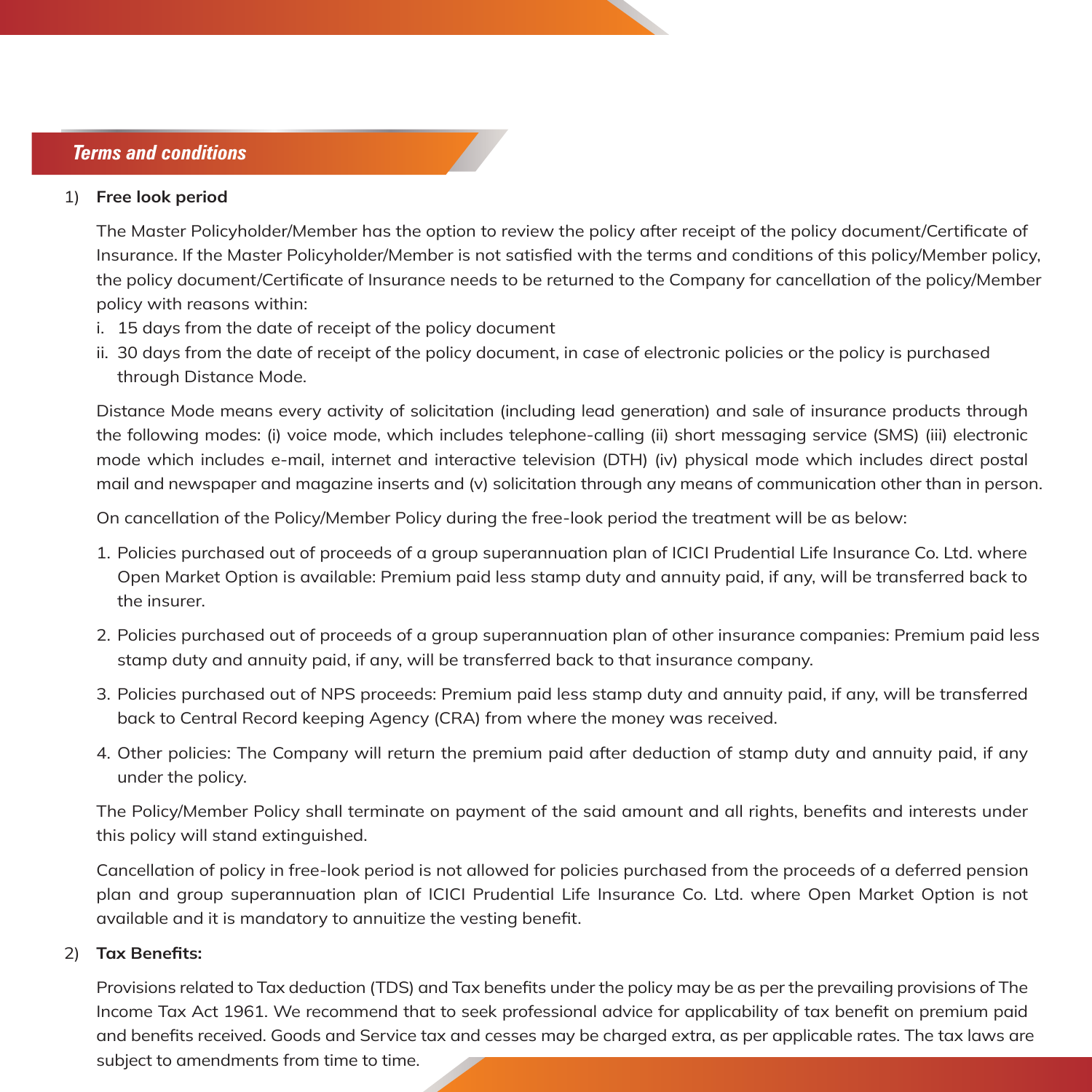#### 3) **Nomination:**

 Nomination in the Policy will be governed by Section 39 of the Insurance Act, 1938, as amended from time to time. For more details on this section, please refer to our website.

#### 4) **Assignment:**

 Assignment in the Policy will be governed by Section 38 of the Insurance Act, 1938, as amended from time to time. For more details on this section, please refer to our website.

#### 5) **Loan:**

Loan is not available under this plan.

#### 6) Alterations:

No alteration can be made after policy has been purchased & policy free-look period is over.

#### 7) **Section 41:**

 In accordance with Section 41 of the Insurance Act,1938, as amended from time to time, no person shall allow or offer to allow, either directly or indirectly, as an inducement to any person to take or renew or continue an insurance in respect of any kind of risk relating to lives or property in India, any rebate of the whole or part of the commission payable or any rebate of the premium shown on the policy, nor shall any person taking out or renewing or continuing a policy accept any rebate, except such rebate as may be allowed in accordance with the published prospectuses or tables of the insurer.

 Any person making default in complying with the provisions of this section shall be punishable with fine which may extend to ten lakh rupees.

#### 8) **Fraud & Misstatement:**

Treatment will be as per Section 45 of the Insurance Act, 1938 as amended from time to time.

#### 9) **Critical Illness & Permanent Disability due to Accident:**

The Critical Illnesses and their definitions, definition of Permanent Disability due to Accident for the annuity option 'Life Annuity with Return of Purchase Price on Critical Illness (CI) or Permanent Disability due to accident (PD) or death' are asmentioned below:

#### A. **Cancer of Specified Severity**

 A malignant tumor characterized by the uncontrolled growth and spread of malignant cells with invasion and destruction of normal tissues. This diagnosis must be supported by histological evidence of malignancy. The term cancer includes leukemia, lymphoma and sarcoma.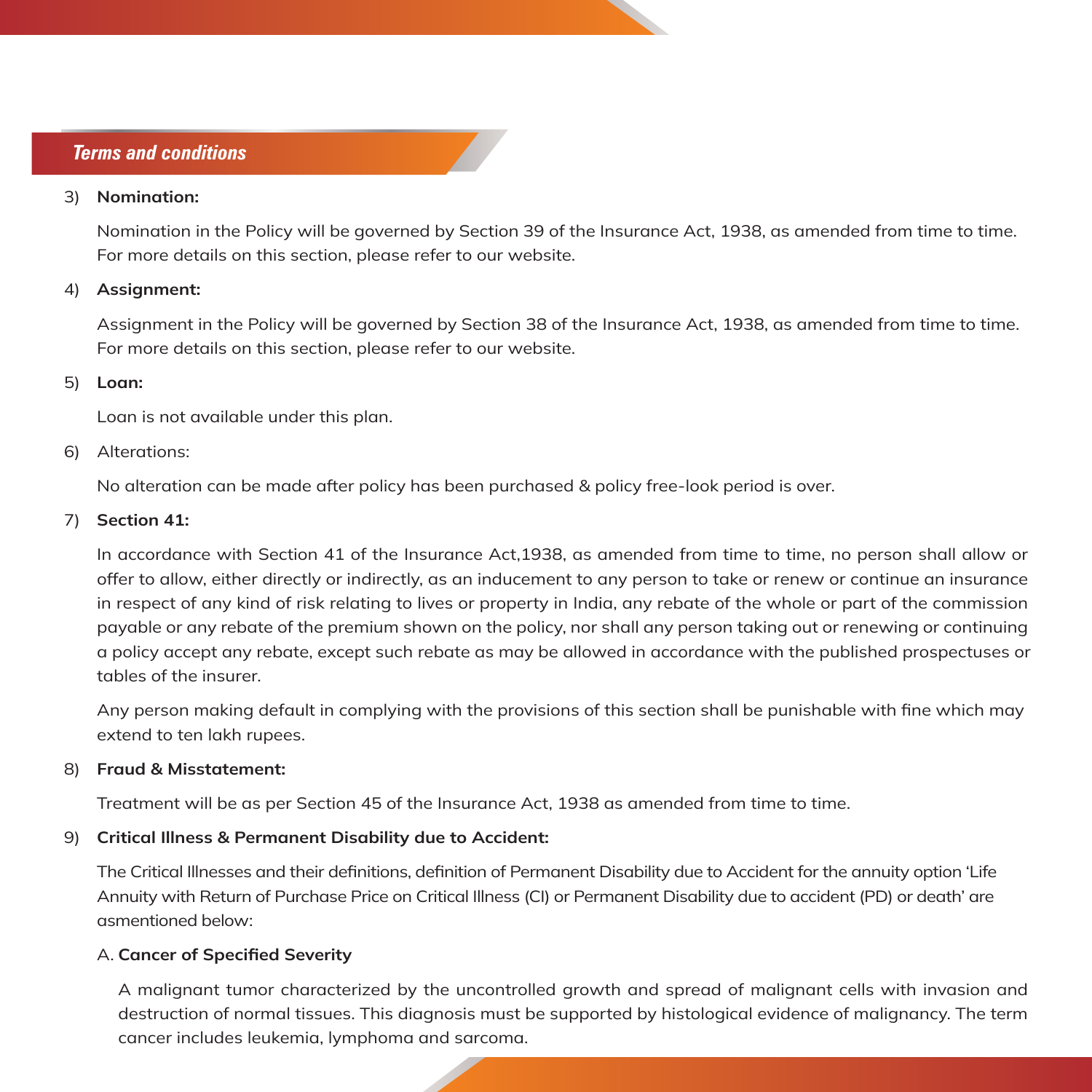The following are excluded:

- i. All tumors which are histologically described as carcinoma in situ, benign, pre-malignant, borderline malignant, low malignant potential, neoplasm of unknown behavior, or non-invasive, including but not limited to: Carcinma in situ of breasts, Cervical dysplasia CIN-1, CIN - 2 and CIN-3.
- ii. Any non-melanoma skin carcinoma unless there is evidence of metastases to lymph nodes or beyond;
- iii. Malignant melanoma that has not caused invasion beyond the epidermis;
- iv. All tumors of the prostate unless histologically classified as having a Gleason score greater than 6 or having progressed to at least clinical TNM classification T2N0M0
- v. All Thyroid cancers histologically classified as T1N0M0 (TNM Classification) or below;
- vi. Chronic lymphocytic leukaemia less than RAI stage 3

vii.Non-invasive papillary cancer of the bladder histologically described as TaN0M0 or of a lesser classification,

 viii.All Gastro-Intestinal Stromal Tumors histologically classified as T1N0M0 (TNM Classification) or below and with mitotic count of less than or equal to 5/50 HPFs

#### B. **First Heart Attack of specified severity (Myocardial Infarction):**

 The first occurrence of heart attack or myocardial infarction, which means the death of a portion of the heart muscle as a result of inadequate blood supply to the relevant area. The diagnosis for Myocardial Infarction should be evidenced by all of the following criteria:

- i. A history of typical clinical symptoms consistent with the diagnosis of acute myocardial infarction (For e.g. typical chest pain)
- ii. New characteristic electrocardiogram changes
- iii. Elevation of infarction specific enzymes, Troponins or other specific biochemical markers.

The following are excluded:

- i. Other acute Coronary Syndromes
- ii. Any type of angina pectoris
- iii. A rise in cardiac biomarkers or Troponin T or I in absence of overt ischemic heart disease OR following an intra-arterial cardiac procedure.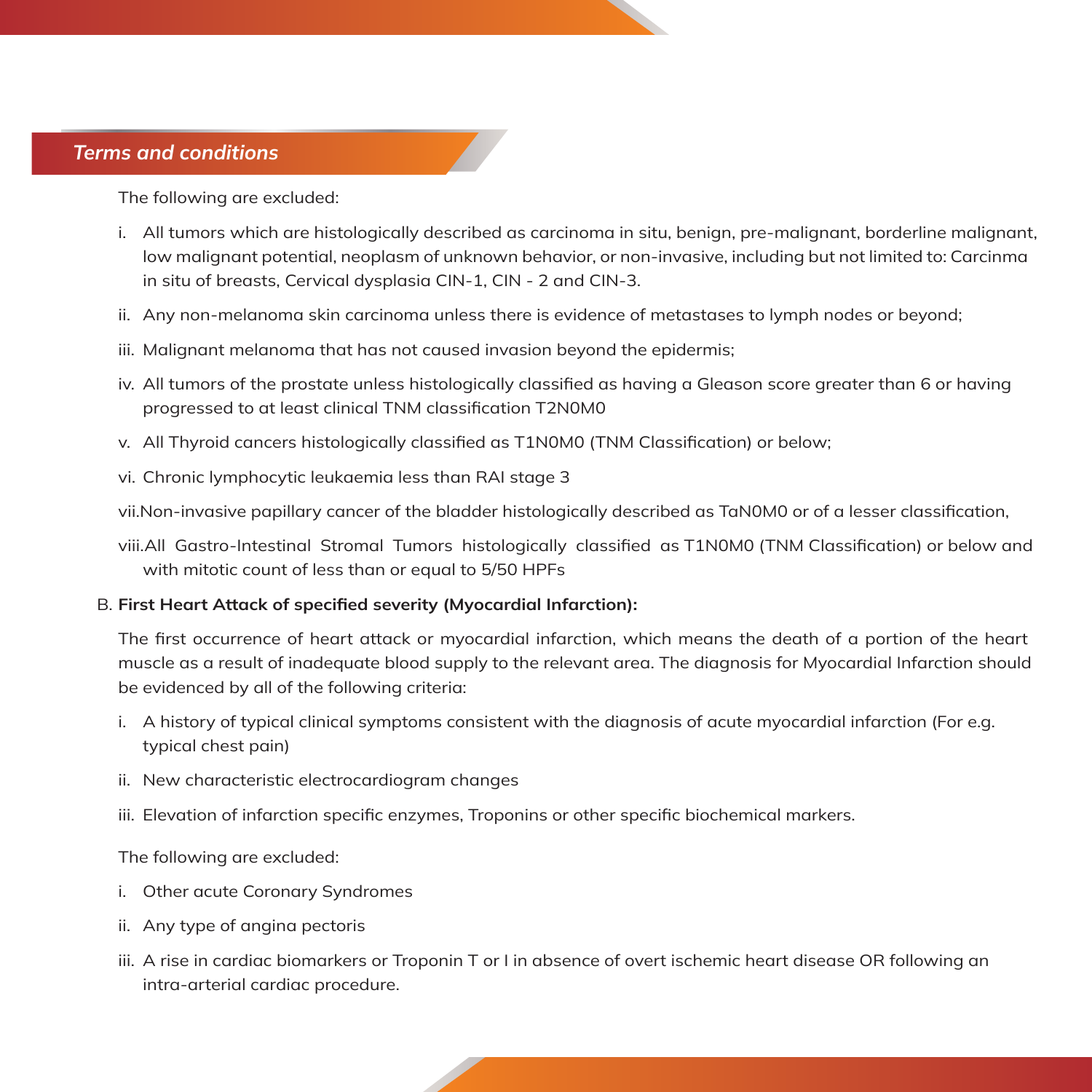#### C. **Open Chest CABG:**

 The actual undergoing of heart surgery to correct blockage or narrowing in one or more coronary artery(s), by coronary artery bypass grafting done via a sternotomy (cutting through the breast bone) or minimally invasive keyhole coronary artery bypass procedures. The diagnosis must be supported by a coronary angiography and the realization of surgery has to be confirmed by a cardiologist.

The following are excluded:

i. Angioplasty and/or any other intra-arterial procedures

#### D. **Kidney Failure requiring regular dialysis:**

 End stage renal disease presenting as chronic irreversible failure of both kidneys to function, as a result of which either regular renal dialysis (haemodialysis or peritoneal dialysis) is instituted or renal transplantation is carried out. Diagnosis has to be confirmed by a specialist medical practitioner.

#### E. **Stroke resulting in permanent symptoms:**

 Any cerebrovascular incident producing permanent neurological sequelae. This includes infarction of brain tissue, throm bosis in an intracranial vessel, haemorrhage and embolisation from an extracranial source. Diagnosis has to be confirmed by a specialist medical practitioner and evidenced by typical clinical symptoms as well as typical findings in CT Scan or MRI of the brain. Evidence of permanent neurological deficit lasting for at least 3 months has to be produced.

The following are excluded:

- i. Transient ischemic attacks (TIA)
- ii. Traumatic injury of the brain
- iii. Vascular disease affecting only the eye or optic nerve or vestibular functions.

#### F. **Major Organ /Bone Marrow Transplant:**

The actual undergoing of a transplant of:

- i. One of the following human organs: heart, lung, liver, kidney, pancreas, that resulted from irreversible end-stage failure of the relevant organ, or
- ii. Human bone marrow using haematopoietic stem cells. The undergoing of a transplant has to be confirmed by a special ist medical practitioner.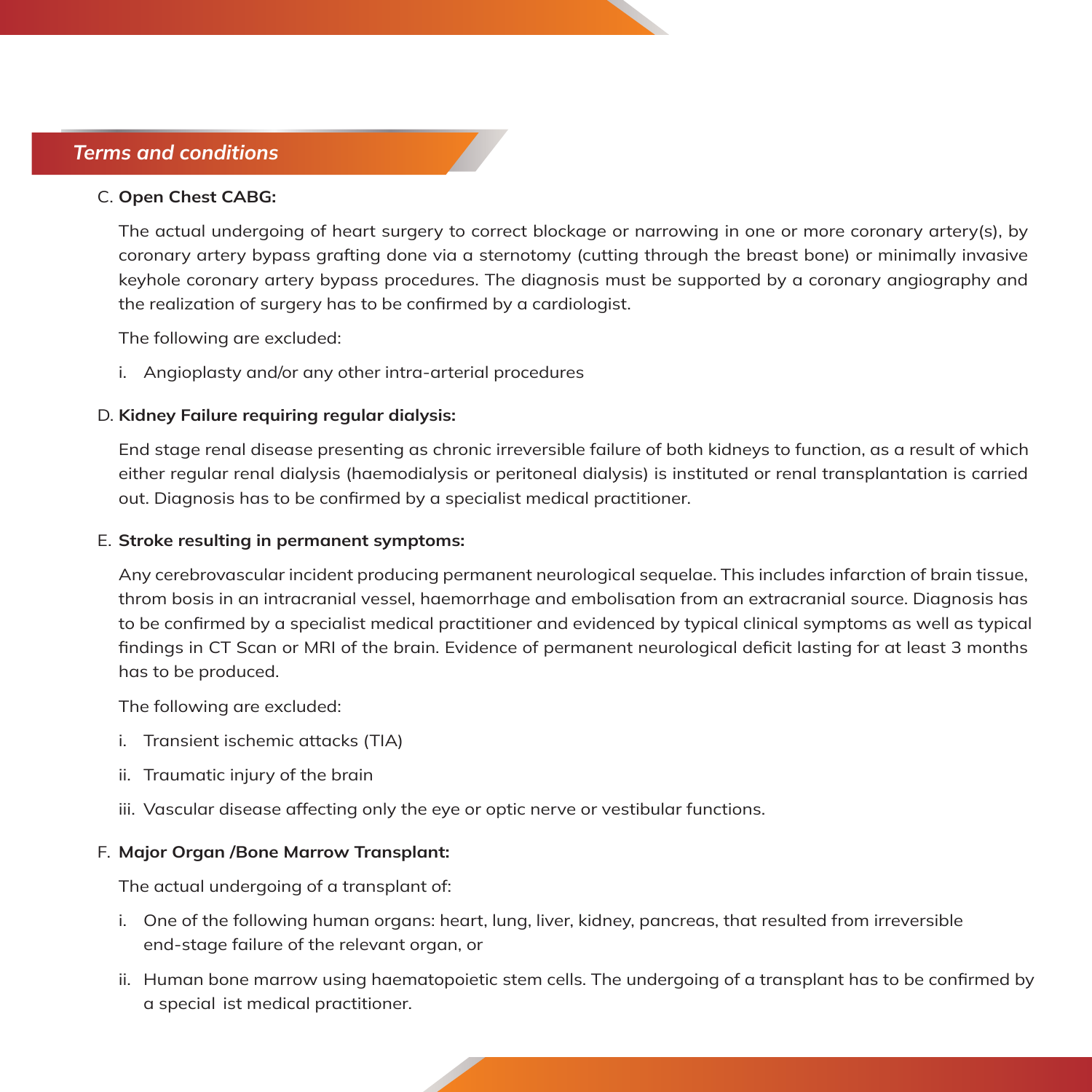The following are excluded:

- i. Other stem-cell transplants
- ii. Where only islets of langerhans are transplanted

#### **G. Permanent Paralysis of limbs:**

 Total and irreversible loss of use of two or more limbs as a result of injury or disease of the brain or spinal cord. A specialist medical practitioner must be of the opinion that the paralysis will be permanent with no hope of recovery and must be present for more than 3 months.

#### H. **Permanent Disability due to accident:**

 Permanent Disability will be established if the life assured is unable to perform 3 out of the 6 following activities of daily work:

- Mobility: The ability to walk a distance of 200 meters on flat ground.
- Bending: The ability to bend or kneel to touch the floor and straighten up again and the ability to get into a standard saloon car, and out again.
- Climbing: The ability to climb up a flight of 12 stairs and down again, using the handrail if needed.
- Lifting: The ability to pick up an object weighing 2kg at table height and hold for 60 seconds before replacing the object on the table.
- Writing: The manual dexterity to write legibly using a pen or pencil, or type using a desktop personal computer keyboard.
- Blindness permanent and irreversible Permanent and irreversible loss of sight to the extent that even when tested with the use of visual aids, vision is measured at 3/60 or worse in the better eye using a Snellen eye chart.

 For the purpose of PD to apply, the disability should have lasted for at least 180 days without interruption from the date of disability and must be deemed permanent by a Company empanelled medica practitioner.

#### 10) **Surrender**

Surrender of member policy shall be allowed only under the circumstances mentioned below, for options with return of Purchase Price;

i. In case of option other than Life Annuity with Return of Purchase Price on Critical illness (CI) or Permanent Disabili ty due to accident (PD) or Death, if the pimary annuitant/secondary annuitant is diagnosed as suffering from any of the critical illnesses mentioned in point 9 above.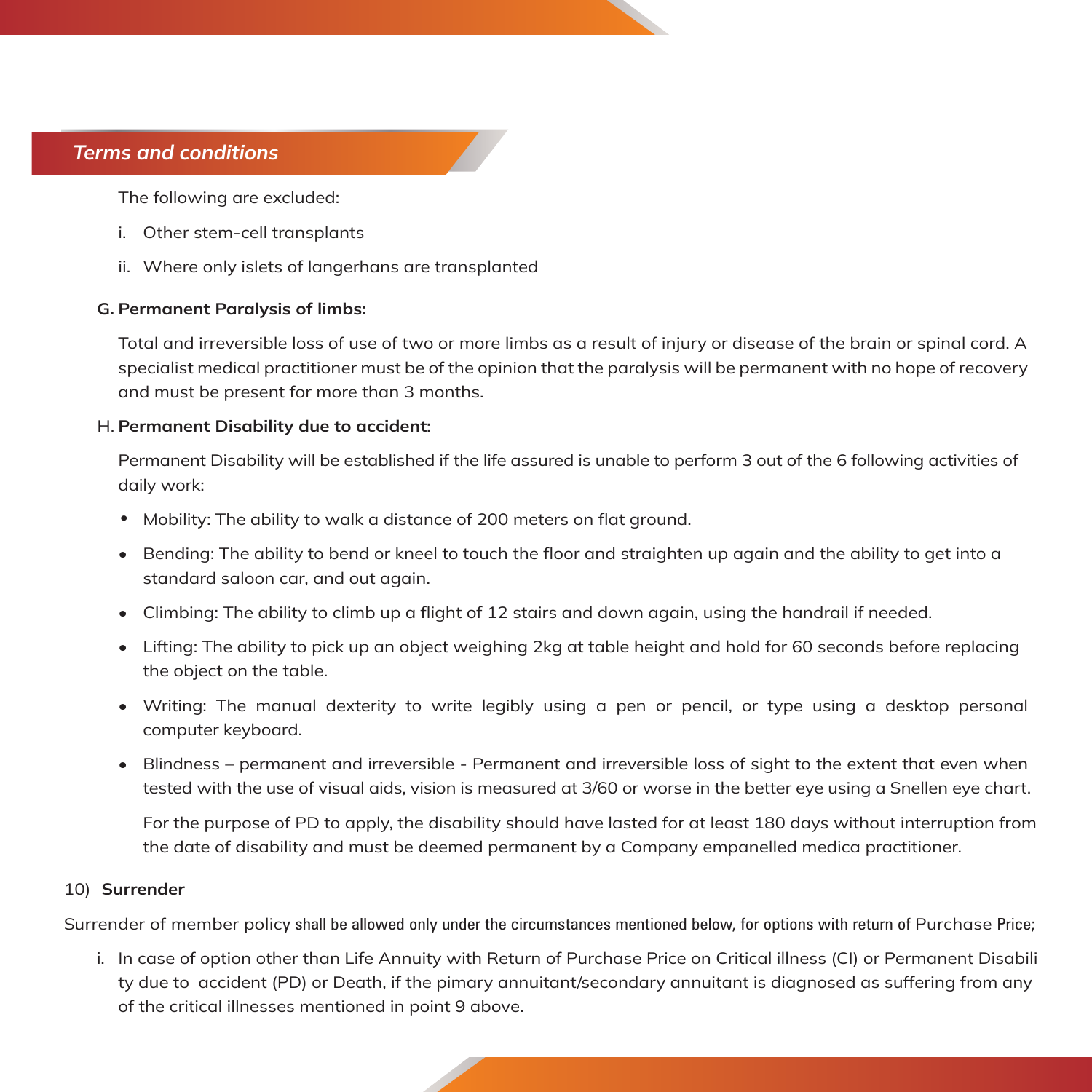ii. In case of option for Life Annuity with Return of Purchase Price on Critical illness (CI) or Permanent Disability due to accident (PD) or Death, if the annuitant is diagnosed as suffering from any of the critical illnesses mentioned in point 9 above, beyond age of 80 years.

 For conditions i and ii mentioned above, the annuitant will need to produce relevant documents confirming the critical illness condition to the satisfaction of the Company's empanelled medical practitioner.

 iii. If the primary annuitant/secondary annuitant is shifting to another country permanently as evidenced in their visa or citizenship documents.

Surrender Value will be payable if at least one of the above conditions is met and the primary annuitant/secondary annuitant voluntarily terminates the policy.

Surrender Value = Surrender Value Factor x Purchase Price

Here, to determine the Surrender Value, the Purchase Price considered shall be the Purchase Price that is payable to Member as per annuity option selected at inception.

Surrender Value Factor is 95%

#### 11) **NPS**

In case "Joint Life with Return of Purchase Price" or "Life with Return of Purchase Price" is purchased as a default option by government sector NPS subscriber through funds accumulated in his/her NPS scheme, the utilization of Return of Purchase Price on death shall be as per Pension Fund Regulatory and Development Authority (Exits and Withdrawals under the National Pension System) Regulations, 2015 amended from time to time.